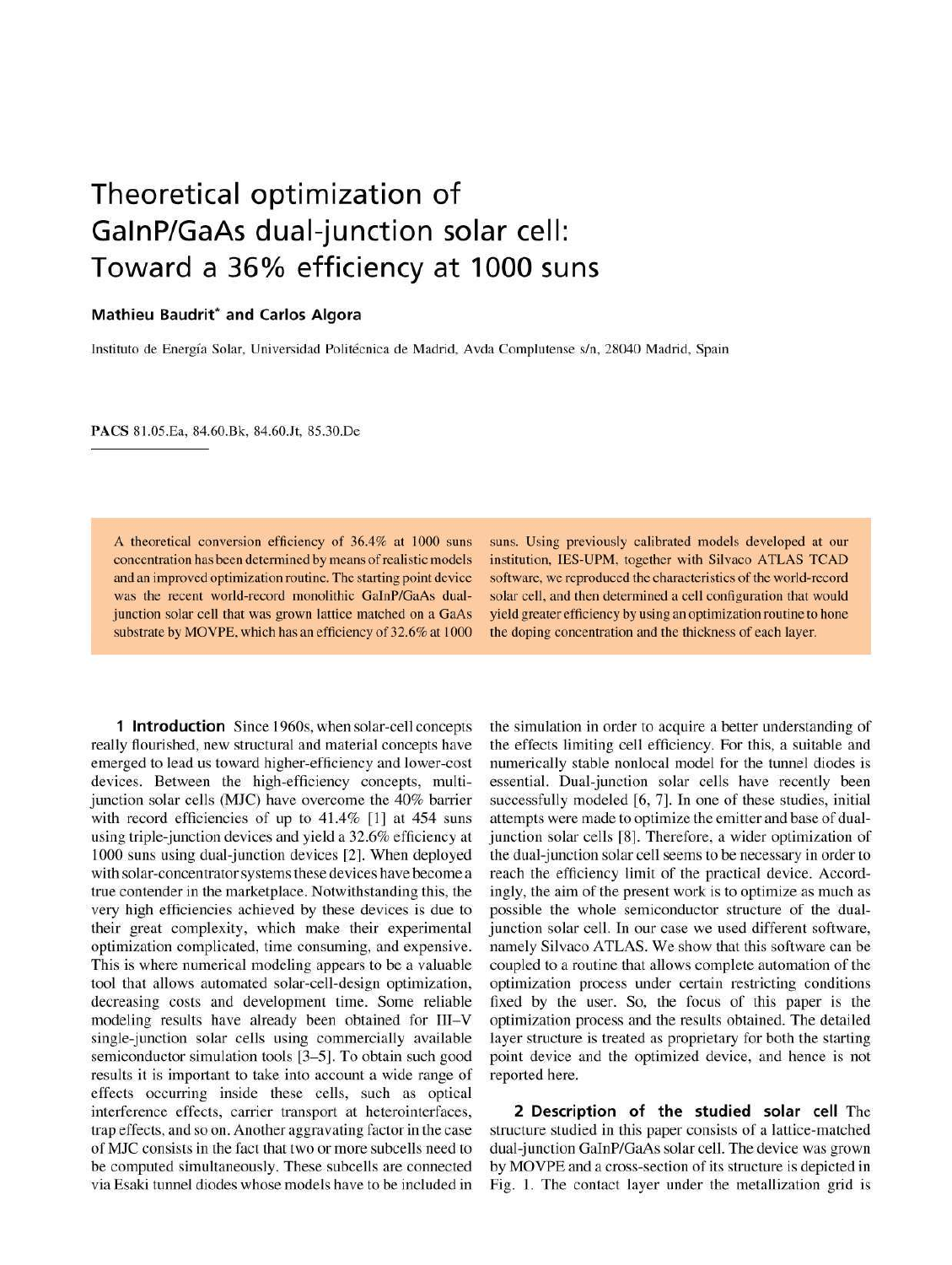

Figure 1 Semiconductor structure of the GaInP/GaAs dualjunction solar cell modeled and optimized in this work.

formed by GaAs. The tunnel diode consists of the tunnel junction itself made by two degenerately doped  $n^{++}$ -GaAs and  $p^{++}$ -AlGaAs layers as well as two AlGaAs enclosing barrier layers with the purpose to minimize dopant diffusion. The structure was processed by using photolithography techniques to define the front grid, and the metal was deposited by means of thermal evaporation. The wet mesa etching process applied to isolate the devices and minimize the perimeter recombination consisted of an optimized sequence of etching processes using acid and basic solutions. A triple layer MgF/ZnS/MgF antireflective coating (ARC) was finally deposited on the device, which was encapsulated. Additional details about the stmcture can be found in Ref. [9]. This device recently yielded the world-record efficiency of 32.6% at 1000 suns [2]. This is of great interest for the purpose of this paper as we will show that optimization of the automation routine allows fast and significant improvement of a structure whose efficiency is already high.

**3 Overview of the simulation environment** The numerical simulation of semiconductor processes and devices, often referred to as technology computer-aided design (TCAD), is a well-established discipline in the world of semiconductor process development and optimization

currently used by many semiconductor laboratories and companies in applications ranging from nanoscale CMOS to power devices and RF semiconductor devices. In the case of solar cells, the use of TCAD is quite recent and connected to the increased complexity of high-efficiency structures and to the amount of detailed phenomena that have to be taken into account, needing then more powerful tools to reproduce their behavior and correctly model the physics involved. Device simulation comprises the solution of semiconductor transport equations within semiconductor regions with external metal contacts and is broadly applied to Si-based devices but can also be extended to compound semiconductors as materials can be completely defined by the user, using *ab initio,* empirical or semiempirical models, and material properties.

Solar cells are electro-optical devices. For this, from the optics point of view, the reflection and transmission of the light must be treated at interfaces between media. In this case, if the thicknesses of the layers are larger than the wavelength of the light, a ray-tracing model is sufficient. When interference effects are important, such as the presence of an ARC or when semiconductor absorption layers are thin, a transfer matrix method (TMM) should be used if the structure is planar or quasiplanar, as in our case. From the electric point of view, it is important to include the changes in energy gap caused by heavy doping effects and composition. Radiative, Auger and Shockley-Read-Hall (SRH) recombination are also very important because any process removing carriers from collection by the cell terminals ultimately affects the efficiency. In our case, all material parameters are based on empirical models (from the literature or developed at IES-UPM [10, 11]) verified by measurements to reach reliable and realistic models corresponding to the materials grown in our laboratory.

A special emphasis was also made in the tunnel diode modeling. In normal condition of operation, it could be easily replaced by a resistance to carry out the simulation. With the fault that this simplification does not reproduce the absorption of light inside the tunnel diode, especially important in the case of device studied herein, where the AlGaAs/GaAs tunnel junction absorbs a considerable quantity of light as compared to other high bandgap systems. This workaround is also unable to reproduce the failure of the MJC due to tunnel diode when the solar-cell short-circuit current  $J_{\rm sc}$  is higher than the peak current admitted by the tunnel junction. Therefore, we have included a tunnel diode model that fits completely the entire *I-V* curve as shown in Ref. [6].

**4 Model verification** In our simulation, a twodimensional (2D) symmetry element of the cell is modeled; henee, series-resistance effects due to lateral and vertical current flows are also taken into account as carrier dynamics calculation is made in 2D. After successfully simulating single-junction solar cells, the tunnel junction was also included using a complete nonlocal tunneling model based on the WKB tunneling probability taking into account local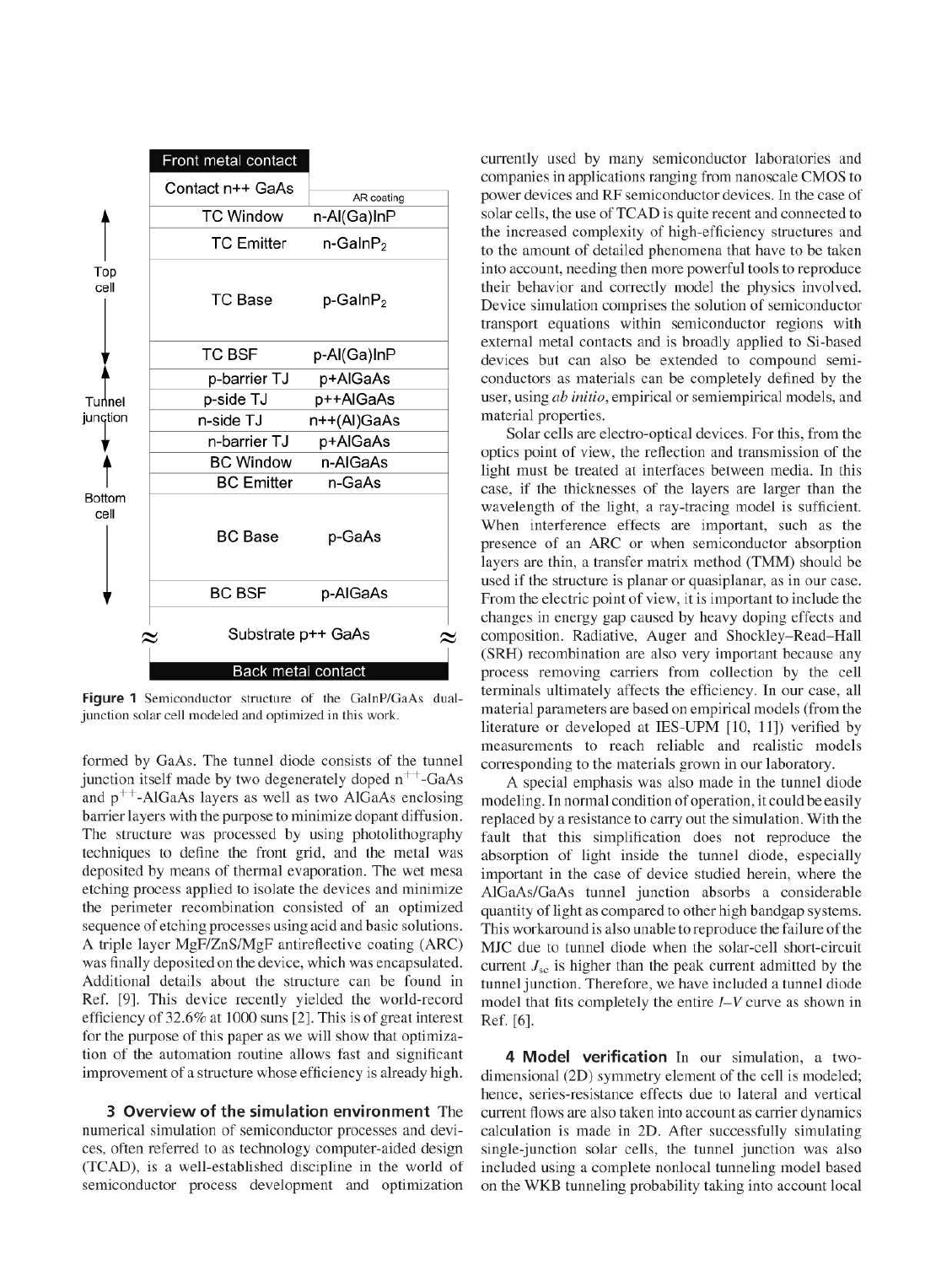

Figure 2 Measured external quantum efficiency (dots), simulated external quantum efficiency before and after optimization.

and nonlocal traps effects. This model has previously shown very good results in simulations of tunnel diode and dualjunction solar cells [6], despite a small mismatch implied in the fill factor prediction when modeling the solar-cell *I-V*  curve. These latter problems have been solved recently and we now have a complete and reliable model for dual-junction solar cells. To verify the models employed, the first simulation was performed to determine the external quantum efficiency. The results are shown in Fig. 2. A fairly good fit can be observed between the experimental and simulation data. The  $J_{\rm sc}$  at 1 sun calculated by convolution of the measured EQE of the ARC-coated devices with the standard solar spectrum AM1.5D low-AOD shows a value of 14.3 and  $13.5 \text{ mA/cm}^2$  for the top and bottom cell, respectively, indicating that there exists a current mismatch of 6% and that the efficiency can still be improved. Next, we proceed with simulating the *I-V* curve. The results, detailed in Fig. 3, show that the model match perfectly the device behavior, allowing us to extract the *Jsc, Voc,* FF, and efficiency at 1026 suns, the concentration used to measure the world-record dualjunction solar cell. These results confirm the validity of the tunneling model over the whole current and voltage range (not only at zero bias as in the EQE) and reassert the capacity of the TCAD tools developed for the optimization process.



Figure 3 *I-V* curve of the studied solar cell under AM1.5D low-AOD spectrum at 1026 suns; measured (dots), simulated (solid line), and simulated after optimization (dash line).

5 Optimization The simplest method to optimize a structure in terms of efficiency is a so-called step-by-step optimization process, which consists of optimizing each layer thickness and doping concentration at once. In this case, if we wish to optimize the window, emitter, base, and BSF of both the top cell and bottom cell, we have a total of 8 layers, and henee a total of 16 variables (2 per layer: the thickness and the doping concentration). If we perform eight simulations per variable in a two-pass process - the first pass to determine the approximate best valué for each variable and then the second pass to refine the results - we will need a total of 256 runs. This optimization method is probably the easiest to implement in simulation software like Silvaco ATLAS. However, this method is quite weak because the variables to be optimized are treated as separate when in reality they are linked. An example of this fault is that even using a three- or four-pass process, the maximum efficiency achieved is of 34% and vary depending on which variable we optimize first, showing then that the best valué for each variable depends on the values of the others and that this method is not reliable enough. Furthermore, the step-by-step method works with a fixed number of runs that depends on the number of variables to be optimized.

As an alternative to the step-by-step optimization process, a crossed variable optimization process can be implemented. In our case, we used a modified Levenberg-Marquardt (LM) algorithm [12-15]. The LM algorithm is an iterative technique that locates the minimum of a multivariable function that is expressed as the sum of squares of nonlinear real-valued functions. LM can be thought of as a combination of steepest-descent and the Gauss-Newton method. When the current solution is far from the correct one, the algorithm behaves like a steepest-descent method: slow, but guaranteed to converge. When the solution is close to the correct solution, it becomes a Gauss-Newton method. In this case, the number of runs is not fixed beforehand; the algorithm determines the influence of each variable on the target results (the efficiency at 1026 suns in our case) and then proceeds to trace the most efficient way to maximize the target, considering the complex interactions among the variables.

For the aim of this paper we worked with a tuned version of LM. It was modified to search for a local máximum in the efficiency rather than the absolute maximum efficiency. Our method seeks an efficiency resulting from a compromise between stability and maximization, in order to achieve values that can be easily transferred to technological processes with reasonable margins of error. These margins of error are defined in Table 1 along the minimum and maximum values allowed for each variable, as said before, the nominal valúes are treated as proprietary and will not be revealed.

Hence, the condition fixed to the optimizer was to find layers parameters whose variation inside the margin of error does not affect the final efficiency by more than an absolute 0.2%. This modification is very important because in many systems the configuration with the highest efficiency suffers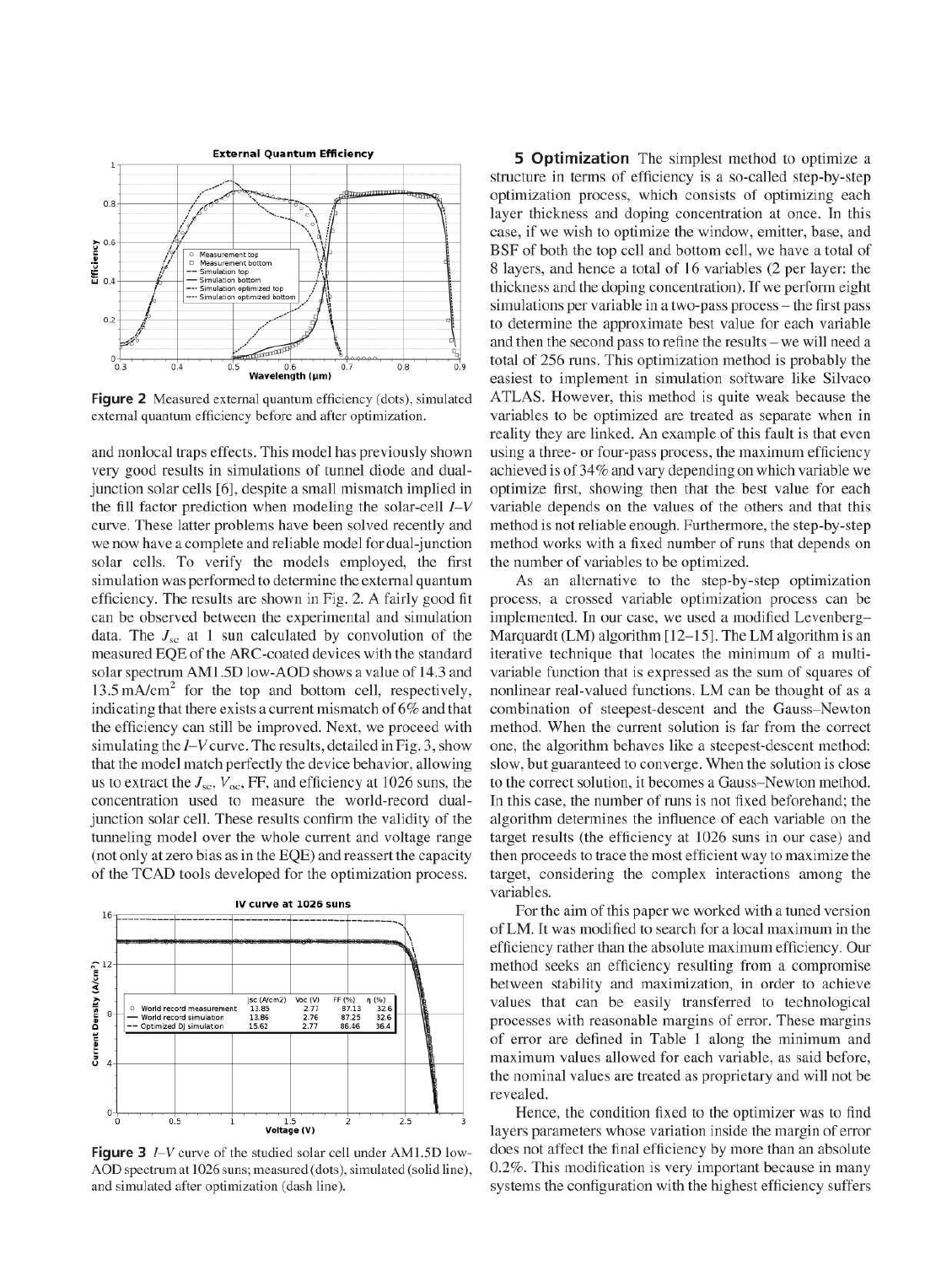| subcell     | variable             | unit             | minimum            | maximum          | technological margin     |
|-------------|----------------------|------------------|--------------------|------------------|--------------------------|
| top cell    | window thickness     | μm               | 0.0125             | 0.048            | $\pm 0.005$              |
|             | window doping        | $\rm cm^{-3}$    | $3\times10^{16}$   | $5\times10^{17}$ | $\pm 1 \times 10^{16}$   |
|             | emitter thickness    | $\mu$ m          | 0.065              | 0.265            | $\pm 10\%$               |
|             | emitter doping       | $\rm cm^{-3}$    | $1\times10^{17}$   | $1\times10^{19}$ | $\pm 1 \times 10^{17}$   |
|             | base thickness       | $\mu$ m          | 0.215              | 0.9 <sub>2</sub> | $\pm 10\%$               |
|             | base doping          | $\rm cm^{-3}$    | $1\times10^{15}$   | $1\times10^{17}$ | $\pm 1 \times 10^{16}$   |
|             | <b>BSF</b> thickness | $\mu$ m          | 0.025              | 0.110            | $\pm 10\%$               |
|             | <b>BSF</b> doping    | $cm^{-3}$        | $7\times10^{16}$   | $7\times10^{18}$ | $\pm1\times10^{16}$      |
| bottom cell | window thickness     | $\mu$ m          | 0.01               | 0.045            | $\pm 0.005$              |
|             | window doping        | $\rm cm^{-3}$    | $6\times10^{16}$   | $6\times10^{18}$ | $\pm1\times10^{16}$      |
|             | emitter thickness    | μm               | 0.04               | 0.155            | $\pm 10\%$               |
|             | emitter doping       | $\text{cm}^{-3}$ | $6\times10^{16}$   | $6\times10^{18}$ | $\pm1\times10^{16}$      |
|             | base thickness       | $\mu$ m          | $1.5\,$            | 5.5              | $\pm 10\%$               |
|             | base doping          | $cm^{-3}$        | $3\times10^{15}$   | $3\times10^{17}$ | $\pm 0.5 \times 10^{16}$ |
|             | <b>BSF</b> thickness | $\mu$ m          | 0.06               | 0.25             | $\pm 10\%$               |
|             | <b>BSF</b> doping    | $\rm cm^{-3}$    | $1 \times 10^{17}$ | $1\times10^{19}$ | $\pm 0.5 \times 10^{18}$ |

**Table 1** List of variables introduced into the optimizer along with their minimum, maximum, and technological margins of error.

from the shortcoming that a small variation in one of the layer characteristics translates into a large drop in efficiency, leading to strong variations in the results obtained. Table 1 also shows how some variables ranges were shortened, defining a minimum and maximum authorized values, like the top cell window doping concentration for example, as we know it is difficult to dope AllnP material to values higher than  $5 \times 10^{17}$  cm<sup>-3</sup>. This control over the possible values have been introduced in an attempt to achieve realistic optimized valúes as an optimization is meaningless if it is impossible to transfer to technology.

Concerning the assumptions made during the optimization, we considered the metallization grid (contact size and spacing) along with its specific contact resistance, the surface recombination velocity between layers, the tunnel junction structure, and the material quality as constants. All the top cell and bottom cell structures were considered in the optimization process, including the window and BSF layers. These layers are often seen as merely technological layers whose characteristics have little influence on the device performance; however, these layers influence the band diagram of the whole structure and also contribute to photogeneration and, for these reasons, should be taken into account to achieve a realistic and complete optimization. When applied to our structure, the LM optimization method required 23 runs (9h on a bi-dual-core processor machine) to calcúlate the best structure for the AM1.5D low-AOD spectrum at a concentration of 1026 suns, much faster than the step-by-step method, which requires 256 runs to achieve a worse result. Figure 3 summarizes the results obtained before and after the crossed variable optimization process.

**6 Results** As can be seen in Fig. 3, the optimization strongly increased the current density of the device from 13.85 to 15.62 A/cm<sup>2</sup> at 1026 suns, without greatly changing the  $V_{\infty}$  but reducing slightly the FF to 86%, leading to an

efficiency of 36.4% at this concentration. This variation in FF is logical as the original device features an increased FF due to the current mismatch but the loss in short-circuit current produces a net conversión efficiency that is lower than that in a current-matched device.

This efficiency obtained corresponds to the local maximum allowing reasonable technological margins of error, and is slightly below the absolute maximum calculated. This effect on  $J_{\rm sc}$  can be appreciated in the simulated external quantum efficiency where the previous current mismatch completely disappeared. We found that the optimization, which focused on maximizing efficiency, mainly increases the response of the top cell to the shortest wavelengths, while increasing the bottom cell current and suppressing the current mismatch. However, the top cell blue response is still poor, as in the original device, as a consequence of the emitter design, which is optimized to maximize the efficiency at 1000 suns by reducing seriesresistance component. This leads to the necessity of using a thickness and doping level in this layer that produce such an EQE response.

To reach this high current density eliminating the current mismatch, the optimizer worked actively on the characteristics of the window, emitter, base, and BSF of both subcells. In the case of the top cell, the window has been made thicker with a higher doping concentration, joined with a higherdoped emitter, resulting then in a better response of the top cell to the shortest wavelength. However, the emitter and base have been made thinner to enhance the photogeneration rate of the bottom cell avoiding to lead to a bottom cell limited dual-junction solar cell. In the case of the bottom cell, the window layer has been made much thinner to have a better response of this cell to the shortest wavelength. The emitter and base strongly increased their thicknesses to reach higher values of the current density. The stability of the efficiency has also to be noted. Indeed, a 10% variation of the valué of the thickness and doping concentration only affect